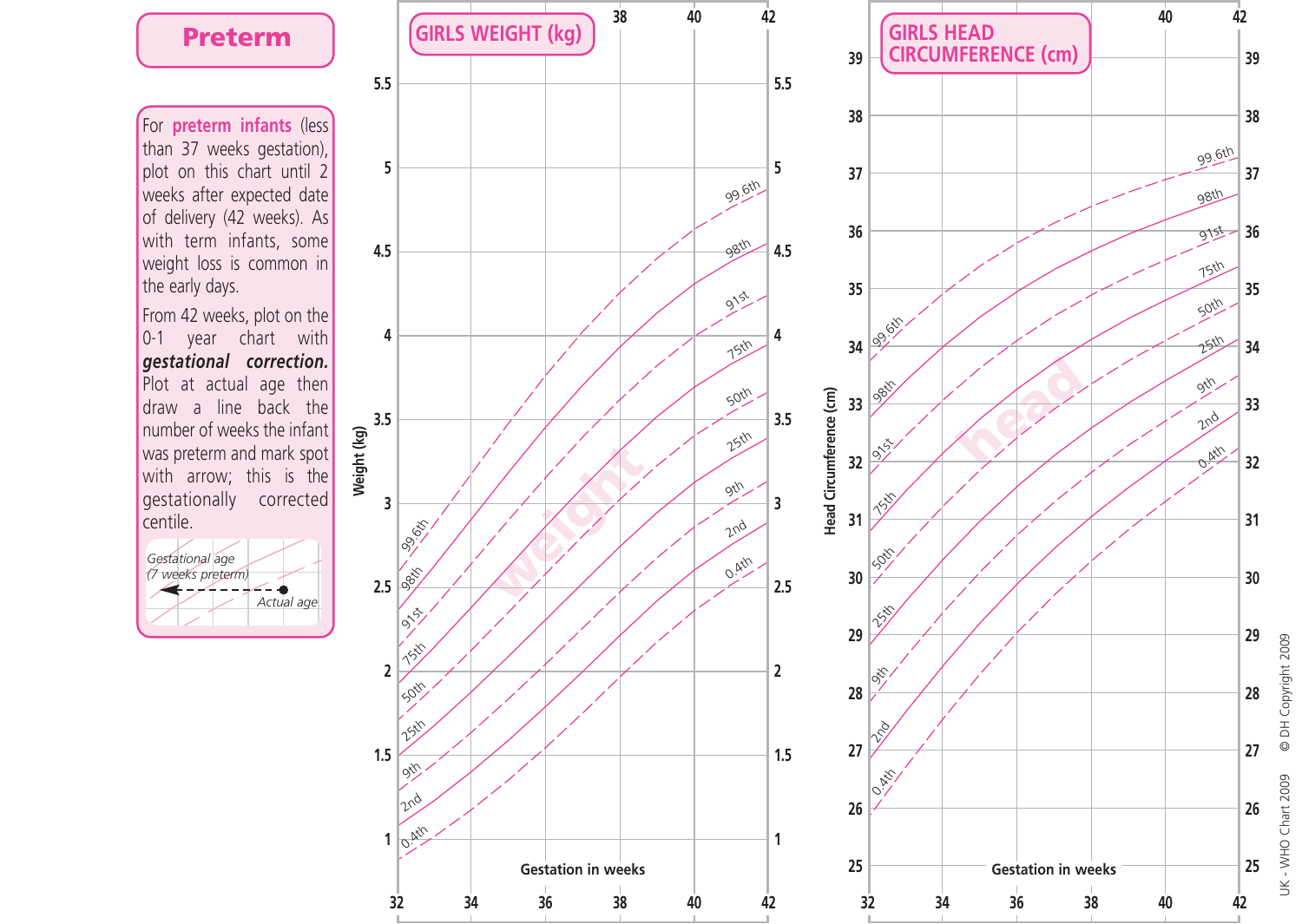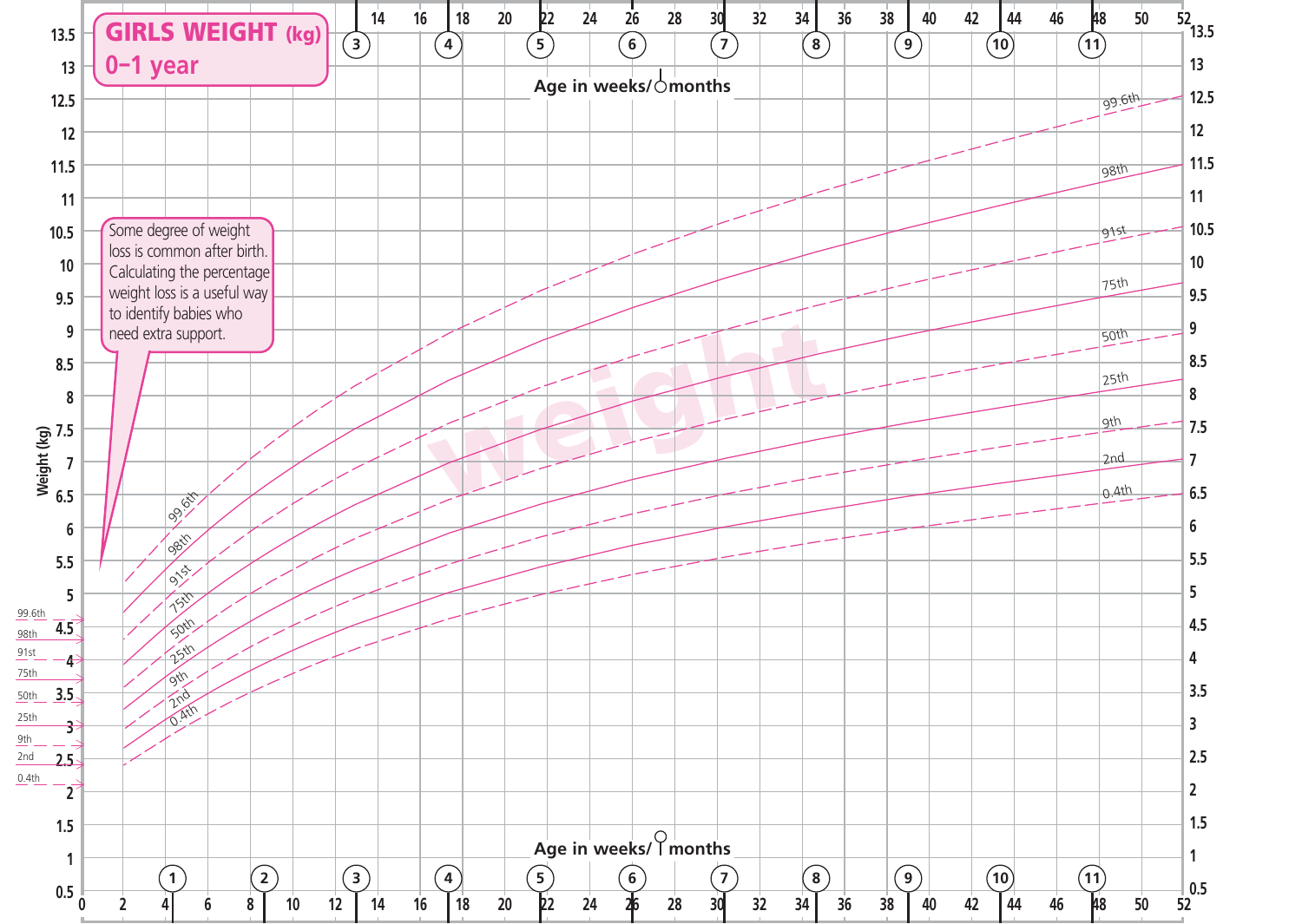

UK - WHO Chart 2009 © DH Copyright 2009 UK - WHO Chart 2009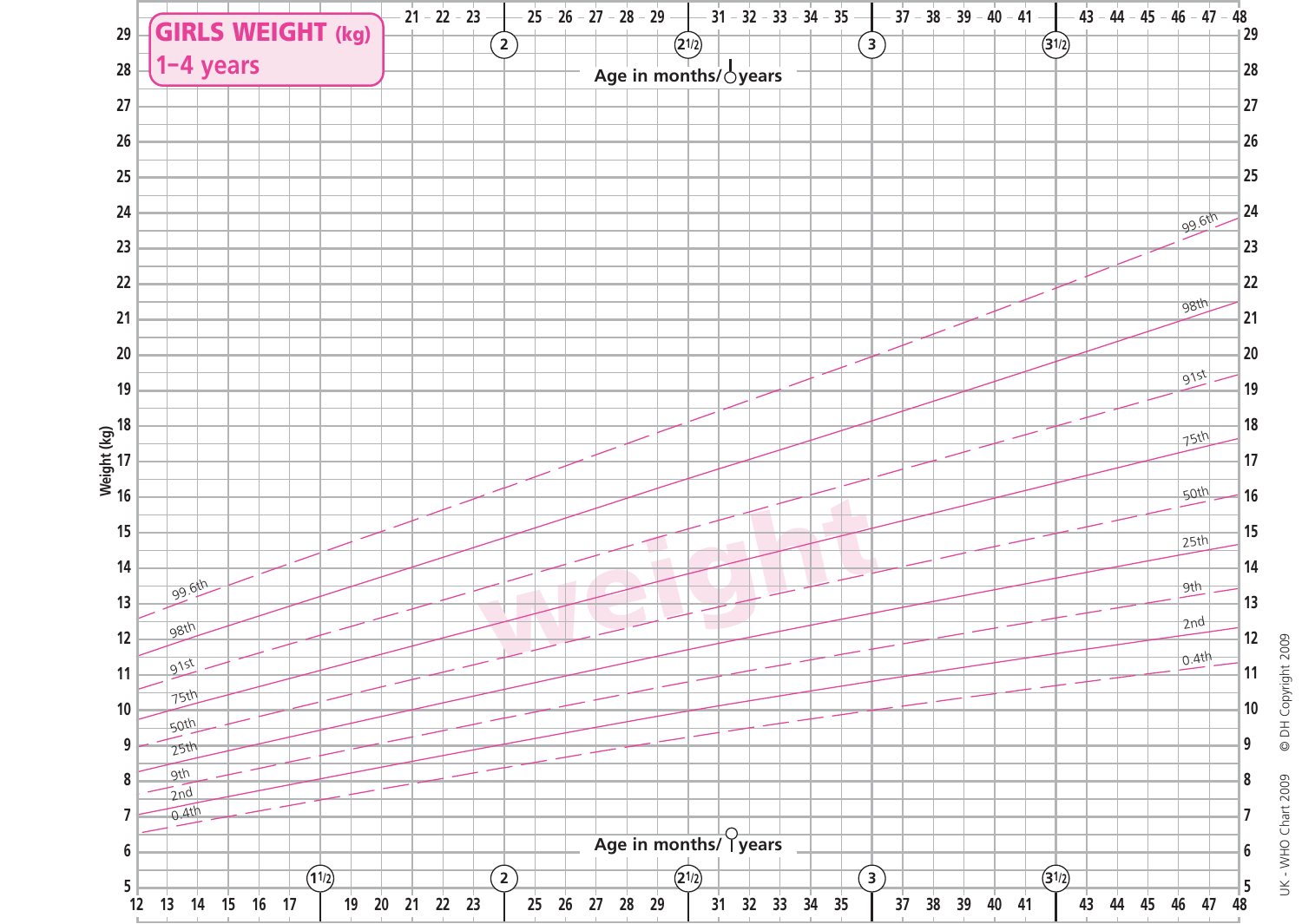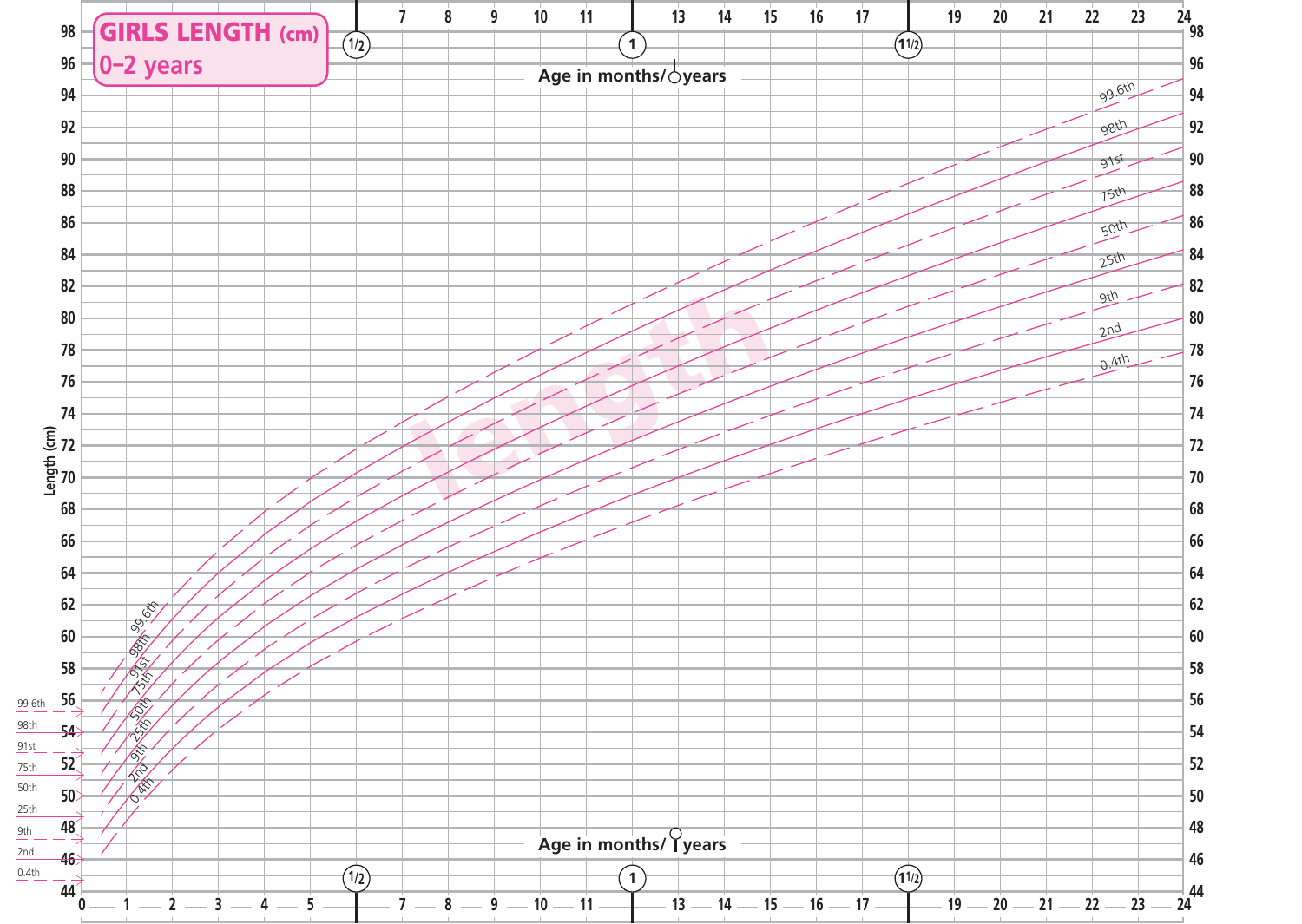